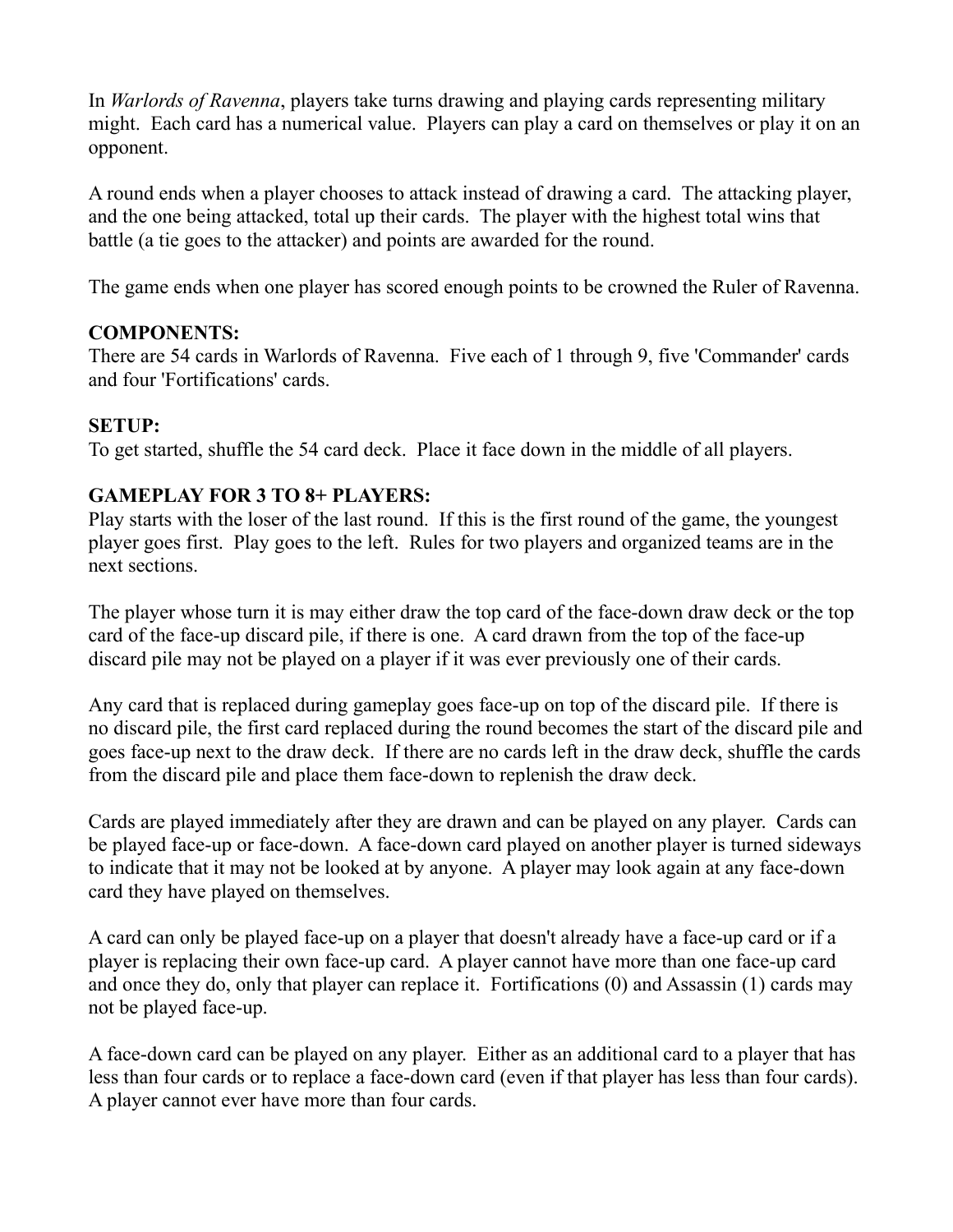The round ends when a player chooses to attack instead of drawing a card. A player cannot be attacked until they have four cards. The attacking player indicates whom they are attacking and then both players reveal and total their hands. The player with the highest total wins. If both players have the same total, the attacker wins.

When totaling up the cards, each card is worth the numerical value listed, with a few exceptions:

'Fortifications' are worth 0 when attacking, but are worth 10 if the player that has them is defending.

'Commander' cards are worth 10. Each additional Commander card in a player's hand is also worth 10.

'Assassin' cards are worth 1, but makes a Commander card in your opponent's hand worth 0. Each Assassin card only affects a single Commander card and not all the Commander cards in your opponent's hand (if they have more than one). A second Assassin card would affect a second Commander card, and so on.

# **GAMEPLAY FOR TWO PLAYERS:**

Each player will have two four-card hands and no cards may be played face-up. On their first two turns, each player draws four cards. During those first two turns, each player plays two cards on themselves and two cards on their opponent. The two cards may be played on either hand where there are not already four cards and may be played on the same hand. Each player's two four-card hands must be kept separate. From this point, play continues as described in the previous section.

The round ends when a player chooses to attack instead of drawing a card. The attacking player indicates which of their hands they are attacking with and which of their opponent's hands is being attacked. Both players reveal and total only those hands. The player with the highest total wins. If both players have the same total, the attacker wins.

If the attack is successful, the defending player may choose to counter-attack. If the defending player declares that they are counter-attacking, both players reveal and total the hands not involved in the original attack. If the counter-attack succeeds, it counts as a successful defense (even though it's a counter-*attack*, it is still the *defending* player). If it's not successful, the player that originally attacked gets double the points.

**Remember**, even though the defending player is counter-attacking, they are still the defender and a tie on the counter-attack would go to the player that initially attacked.

# **GAMEPLAY FOR TEAM PLAY:**

Teams may consist of an unequal number of teammates, but should not be compensated for by a player controlling more than 1 hand as this could be a very large advantage. Sit so teammates are all sitting together. Deal four cards to each player.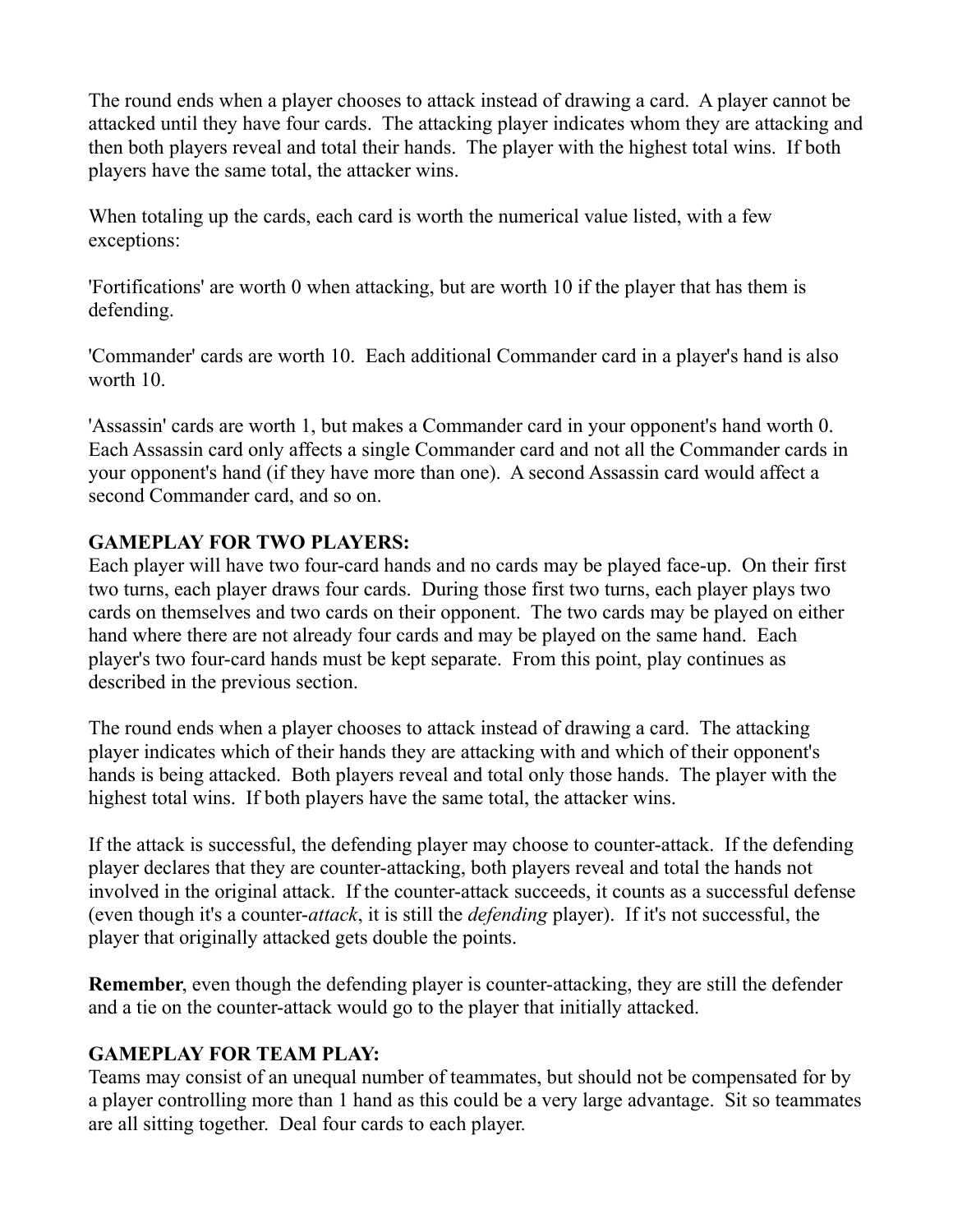All cards must be kept secret and may not be shown to teammates. Any discussion among teammates during play (everything, including who draws, whether to attack and whom, and where cards should be played) must be 'open' and loud enough for everyone to hear (this is covered in-depth in TABLE TALK, the last section of this rule book).

Each player will have one four-card hand and no cards may be played face-up. Turns are taken alternating **teams**, with each player on a team first playing all four cards (in games with an uneven number of teammates, the team with the most teammates goes first, that way all players have distributed their four cards before drawing begins and the team with the smaller number of teammates gets the first opportunity to attack). Cards may be played on anyone that does not already have four cards (so on one turn, it's possible for four cards to be played on the same player). Teammate's four-card hands must be kept separate.

From this point, play continues as described in the first GAMEPLAY section with each **team** alternating turns (it's allowed for the same player on a team to draw on consecutive turns).

The round ends when a team chooses to attack instead of drawing a card. The attacking team indicates which teammate is attacking and whom they are going to attack. Those players reveal and total their hands. The team with the player that has the highest total wins. If both players have the same total, the attacker's team wins.

If the attack is successful, the defending team may choose to counter-attack. If the defending team declares that they are counter-attacking, they indicate which teammate is counterattacking and whom they are going to counter-attack (this cannot include either player involved in the initial attack). Both players then reveal and total their hands. If the counter-attack succeeds, it counts as a successful defense (even though it's a counter-*attack*, it is still the *defending* team). If the counter-attack is not successful, the team that originally attacked gets double the points.

**Remember**, even though the defending team is counter-attacking, they are still the defenders and a tie on the counter-attack would go to the team that initially attacked.

### **SCORING:**

Points are scored at the end of a round. A successful attack gives the attacker 1 point for every player in the game. For example, in a four-player game, a successful attack would give the attacker 4 points. A successful defense gives every player, except the attacker, 1 point. This scoring stays consistent in a two-player game, a successful attack gives the attacker 2 points and a successful defense gives the defender 1 point. Team games are scored as a two-player game.

After the success or failure of an attack is determined and points are awarded, the round is over and all cards are shuffled and placed face-down in the middle for the start of the next round.

The game is over when a player reaches a predetermined amount of points and is declared the